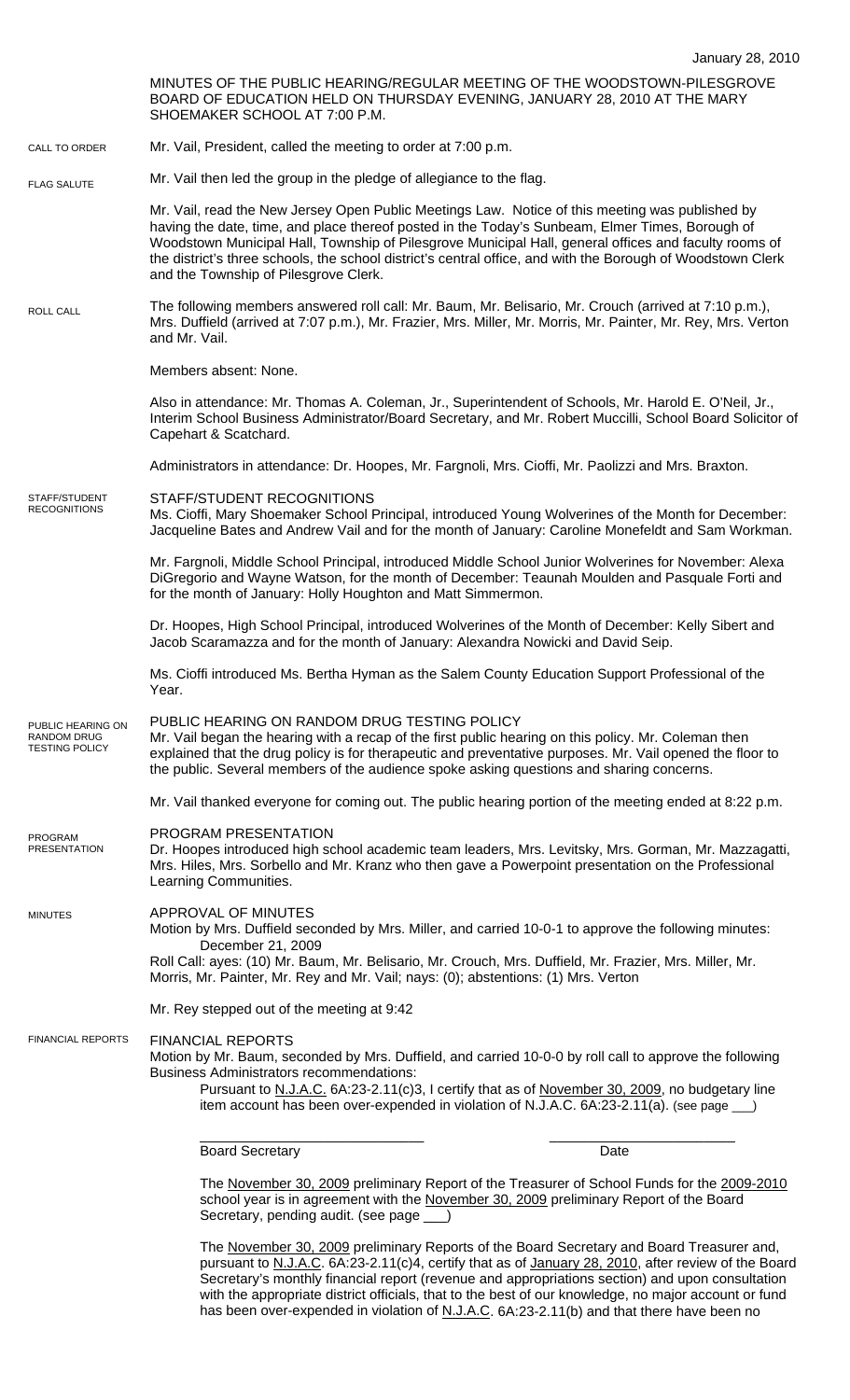changes in anticipated revenue sources and/or amounts so that sufficient funds are available to meet the district's financial obligations for the remainder of the fiscal year.

Roll Call: ayes: (10) Mr. Baum, Mr. Belisario, Mr. Crouch, Mrs. Duffield, Mr. Frazier, Mrs. Miller, Mr. Morris, Mr. Painter, Mrs. Verton and Mr. Vail; nays: (0); abstentions: (0)

Motion by Mr. Baum, seconded by Mrs. Duffield, and carried 10-0 to approve the transfer of funds as previously approved by the Superintendent pursuant to 18A:22-8.1 for the month of November 2009. (see page \_\_\_)

Motion by Mrs. Duffield, seconded by Mr. Baum, and carried 10-0-0 by roll call to approve the EFT's for November 2009, additional hand check payments for November 2009 and payment list for the month of January 2010. (see page \_\_) Roll Call: ayes: (10) Mr. Baum, Mr. Belisario, Mr. Crouch, Mrs. Duffield, Mr. Frazier, Mrs. Miller, Mr.

Morris, Mr. Painter, Mrs. Verton and Mr. Vail; nays: (0); abstentions: (0)

Motion by Mr. Baum, seconded by Mr. Painter, and carried 10-0 to accept the following reports: Student Activities Account and Athletic Account for the month of December 2009 (see page Scholarships for the month of December 2009 (see page Odyssey of the Mind for the months of December 2009. (see page \_\_\_) Cafeteria report for the months of November and December 2009. (see page  $\qquad$ 

Mr. Rey rejoined the meeting at 9:50 p.m.

Motion by Mrs. Duffield, seconded by Mr. Painter, and carried 9-0 (voting not applicable to sending district representatives) to accept the Woodstown Community School report for the month of December 2009. (see page \_\_\_)

AUDIENCE PARTICIPATION I - None AUDIENCE PARTICIPATION

OLD BUSINESS – None OLD BUSINESS

NEW BUSINESS NEW BUSINESS

Motion by Mr. Baum, seconded by Mrs. Duffield, and carried 11-0-0 by roll call to approve leave of absence for Robert Hackett in accordance with the Federal Medical Leave Act (FMLA), effective February 18, 2010, through April 13, 2010. (see page \_\_\_) Roll Call: ayes: (11) Mr. Baum, Mr. Belisario, Mr. Crouch, Mrs. Duffield, Mr. Frazier, Mrs. Miller, Mr. Morris, Mr. Painter, Mr. Rey, Mrs. Verton and Mr. Vail; nays: (0); abstentions: (0)

Motion by Mr. Baum, seconded by Mrs. Miller, and carried 9-0 (voting not applicable to sending district representatives) to approve placing student 7224110252 in Salem County Special Services School District's Daretown facility, effective January 25, 2010, through the remainder of the 2009-2010 school year. (see page \_\_\_)

Motion by Mrs. Duffield, seconded by Mrs. Miller, and carried 10-0-1 to approve the following Substitute List additions pending receipt of physical examinations:

Jennifer Hardwick – cafeteria

Michelle Ottaviano – cafeteria

Roll Call: ayes: (10) Mr. Baum, Mr. Belisario, Mrs. Duffield, Mr. Frazier, Mrs. Miller, Mr. Morris, Mr. Painter, Mr. Rey, Mrs. Verton and Mr. Vail; nays: (0); abstentions: (1) Mr. Crouch

Motion by Mr. Rey, seconded by Mr. Baum, and carried 10-0-1 by roll call to approve emergent hiring resolution for the following new staff members:

Jennifer Hardwick

Michelle Ottaviano

Roll Call: ayes: (10) Mr. Baum, Mr. Belisario, Mrs. Duffield, Mr. Frazier, Mrs. Miller, Mr. Morris, Mr. Painter, Mr. Rey, Mrs. Verton and Mr. Vail; nays: (0); abstentions: (1) Mr. Crouch

EDUCATIONAL PROGRAMS COMMITTEE

**EDUCATIONAL** PROGRAMS COMMITTEE

The Board reviewed the January 21, 2010 Educational Programs Committee Report submitted by Committee Chairperson, Mr. Kevin Crouch **(see page \_\_\_)**. The following recommendations were acted upon:

Motion by Mr. Crouch, seconded by Mr. Frazier, and carried 11-0-0 by roll call to approve the following: Use of Educere online courses (see page \_\_\_)

High school field trips (see page \_

Home instruction for the following student: 5854702448 – administrative

Brandon Benner Scholarship (see page \_\_\_)

Woodstown Soccer Club Scholarship (see page \_\_\_)

Roll Call: ayes: (11) Mr. Baum, Mr. Belisario, Mr. Crouch, Mrs. Duffield, Mr. Frazier, Mrs. Miller, Mr. Morris, Mr. Painter, Mr. Rey, Mrs. Verton and Mr. Vail; nays: (0); abstentions: (0)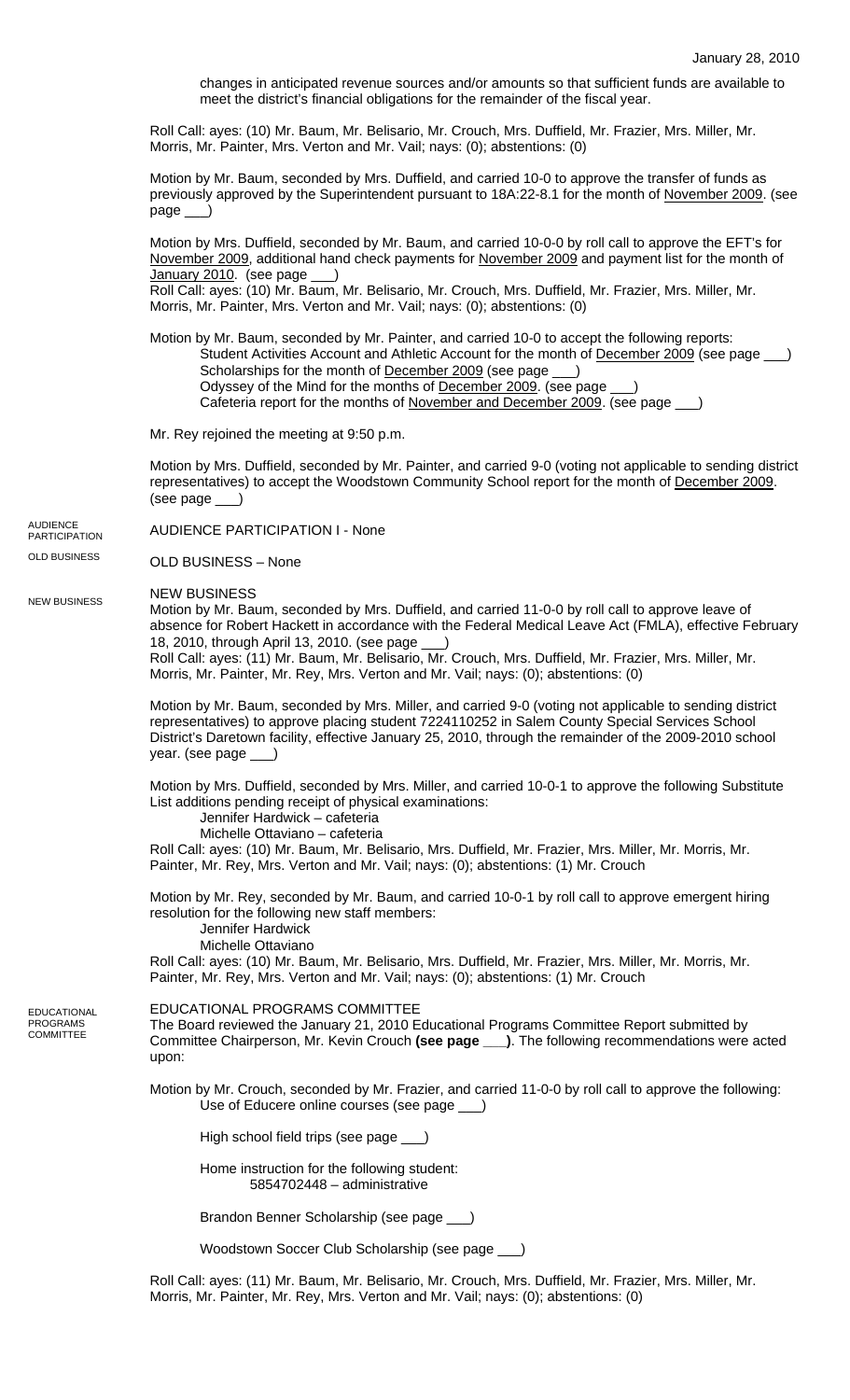Motion by Mr. Crouch, seconded by Mr. Frazier, and carried 9-0 (voting not applicable to sending district representatives) to approve the following:

Title I ARRA Waiver request (see page \_\_\_)

STAND proposal (see page \_\_

Shoemaker/middle school field trips (see page \_\_\_)

Roll Call: ayes: (9) Mr. Baum, Mr. Crouch, Mrs. Duffield, Mr. Frazier, Mrs. Miller, Mr. Painter, Mr. Rey, Mrs. Verton and Mr. Vail; nays: (0); abstentions: (0)

POLICY COMMITTEE – The Board reviewed the January 19, 2010 Policy Committee Report submitted by Committee Chairperson, Mrs. Debbie Duffield **(see page \_\_\_)**. The following recommendations were acted upon: POLICY COMMITTEE

> Motion by Mrs. Duffield, seconded by Mrs. Miller, and carried 11-0 approve the following policy for a first reading: (see Policy Manual)

 Policy 2362 – Creating & Publishing Web Pages (revision) Roll Call: ayes: (11) Mr. Baum, Mr. Belisario, Mr. Crouch, Mrs. Duffield, Mr. Frazier, Mrs. Miller, Mr. Morris, Mr. Painter, Mr. Rey, Mrs. Verton, and Mr. Vail; nays: (0); abstentions: (0)

PERSONNEL COMMITTEE – The Board reviewed the January 21, 2010 Personnel Committee Report submitted by Committee Chairperson, Mr. George Rey **(see page \_\_\_)**. The following recommendations were acted upon: PERSONNEL COMMITTEE

> Motion by Mr. Rey, seconded by Mr. Baum, and carried 11-0 to approve the following: Extra-duty appointments as follows: Assistant softball coach (see page \_\_\_) Academic team leader to cover leave of absence for Ms. Levitsky (see page )

High school volunteers (see page \_\_\_)

 Substitute List additions: Corey Frank - clerical Corey Frank – teacher Pamela Mood – teacher Beth Davis – teacher Lori Nocon – teacher Lisa Fiocarotta – teacher Amy Wright – teacher Michael Pangburn – teacher

Payment to listed high school staff for after-hours workshop participation (see page \_\_)

Seminars, conference, and training opportunities for listed district and high school staff (see page  $\rightarrow$ 

Placement requests (see page \_\_\_)

Maternity/child rearing leave for April Haley, high school special education teacher, in accordance with appropriate statute and Article VII-F of the negotiated agreement, up to twelve weeks of which will be in accordance with the family leave acts, effective April 14, 2010 through the end of the 2009-2010 school year. (see page  $\qquad$ )

Roll Call: ayes: (11) Mr. Baum, Mr. Belisario, Mr. Crouch, Mrs. Duffield, Mr. Frazier, Mrs. Miller, Mr. Morris, Mr. Painter, Mr. Rey, Mrs. Verton and Mr. Vail; nays: (0); abstentions: (0)

Motion by Mr. Rey, seconded by Mr. Crouch, and carried 11-0-0 by roll call to approve emergent hiring resolution for the following new staff members:

Beth Davis

Amy Wright

Roll Call: ayes: (11) Mr. Baum, Mr. Belisario, Mr. Crouch, Mrs. Duffield, Mr. Frazier, Mrs. Miller, Mr. Morris, Mr. Painter, Mr. Rey, Mrs. Verton and Mr. Vail; nays: (0); abstentions: (0)

Motion by Mr. Rey, seconded by Mrs. Duffield, and carried 8-0-1 (voting not applicable to sending district representatives) to approve the following:

Payment to listed middle school staff for after-hours workshop participation (see page \_

Seminars, conferences, and training opportunities for listed Shoemaker/middle school staff (see page \_\_\_)

Shoemaker school volunteers for the 2009-2010 school year. (see page \_\_\_)

Placement requests. (see page )

Release time for Stacy Shorter-Carney to attend NEA Resolutions Committee meetings. (see page \_\_\_)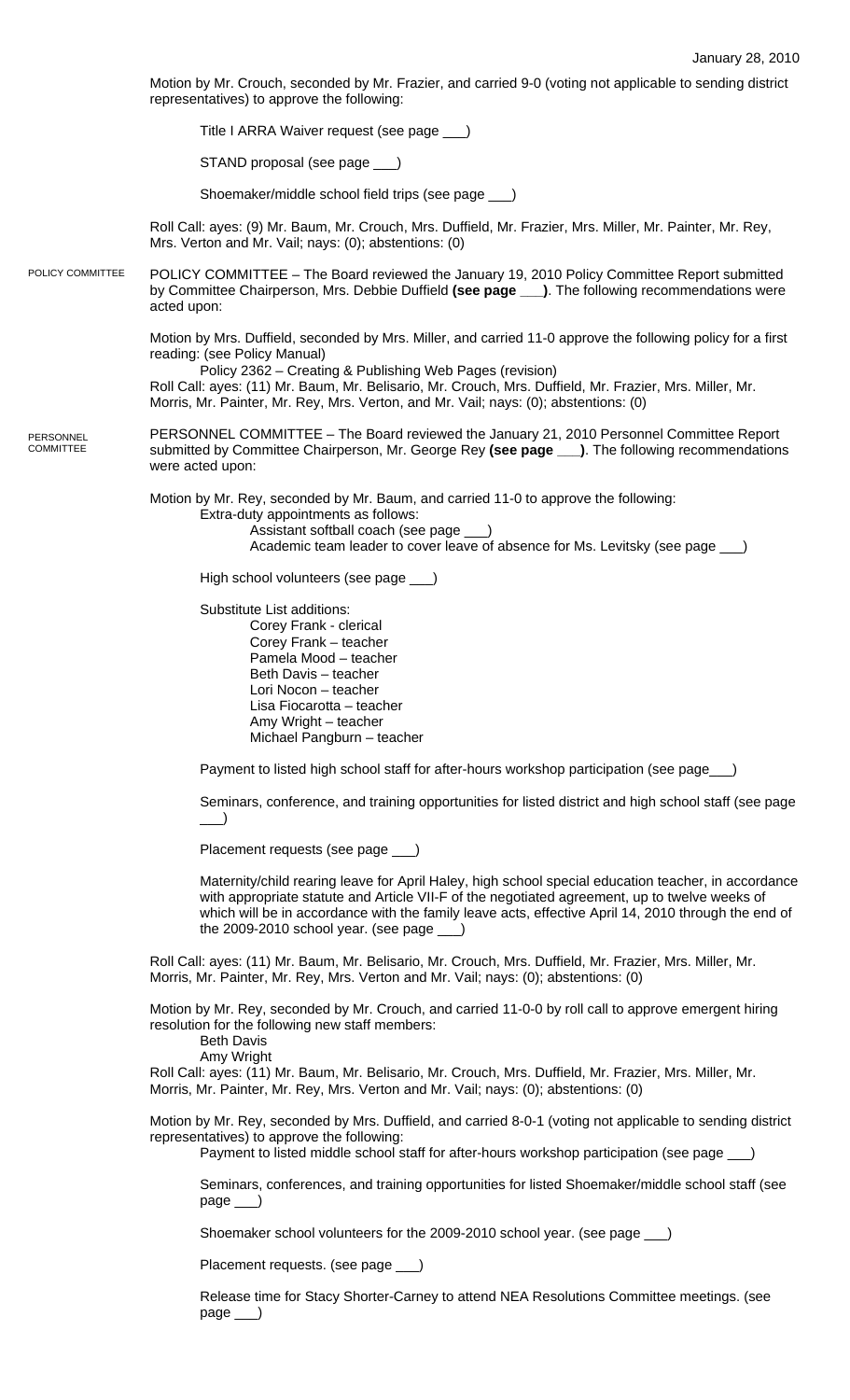Professional Therapy Services to provide occupational therapy services on an as needed basis through the end of the 2009-2010 school year. (see page \_\_\_)

Roll Call: ayes: (8) Mr. Baum, Mr. Crouch, Mrs. Duffield, Mr. Frazier, Mrs. Miller, Mr. Painter, Mr. Rey, and Mr. Vail; nays: (0); abstentions: (1) Mrs. Verton

FINANCE/FACILITIES / **TRANSPORTATION COMMITTEE** 

FINANCE/FACILITIES TRANSPORTATION COMMITTEE

The Board reviewed the January 19, 2010 Finance /Facilities/ Transportation Committee Reports submitted by Committee Chairperson, Joe Baum **(see page \_\_\_).** The following recommendations were acted upon:

Motion by Mr. Baum, seconded by Mrs. Duffield, and carried 11-0-0 by roll call to approve the following: Joining the Middlesex Regional Educational Services Commission Cooperative Pricing Program. (see page \_\_\_)

Renewal of TransNet Corporation One-Year "Bronze" Support Agreement renewal in the amount of \$7,200.00. (see page \_\_\_)

United Elevator Company proposal for annual elevator service in the amount of \$473. (see page  $\rightarrow$ 

 Acceptance of donation from Woodstown Soccer Club in the amount of \$1,000. (Note: Funds are to be used towards top dressing and seeding our soccer fields). (see page \_\_\_)

Salem County Special Services School District alternative high school tuition contract agreement for student 7968554385 beginning January 4, 2010 through the end of the 2009-2010 school year and student 5041160427 beginning 1/13/10 through the end of the 2009-2010 school year at \$17,000 per student, prorated. (see page \_\_\_)

Authorization for the Business Administrator to enter into agreement with Weatherproofing Technologies, Inc., a service division of Tremco, Inc., to repair six areas of the high school roof at a cost of \$12,339.93. (Note: The cost was determined through the Middlesex Purchasing Cooperative. (see page \_\_\_)

Authorization for the Spiezle Group to go out to bid for the lighting project.

Addendum to existing high/middle school route YM1 to increase route an additional eight miles a day at \$1.00 per mile for an additional increase of \$8.00 per diem beginning January 4, 2010 through the 2009-2010 school year.

Contract with B. R. Williams, Inc. (low quote) for route AHS-PM to transport one high school special education student (NJ SMART # 5041160427) to the Salem County Alternative High School for the Twilight program from 2 p.m. to 6 p.m., beginning January 13, 2010 through June 11, 2010 at a per diem of \$85.00, mileage increase/decrease of \$1.50 and aide cost of \$30.00(aide not needed at this time) for 99 days. Total cost to the district is \$8,415.00.

Authorization for the Business Administrator to purchase a 140,000 BTU steamer from Gelmarc Distributors of Cherry Hill, New Jersey, at a cost of 10,590. (Note: Other quotes received were from Don Urie Associates – 125,000 BTU at \$11,143 and J&M Custom School Metal – 90,000 BTU at \$11,950) (see page \_\_\_)

Report of the fire drills performed at the High/Middle school for the month of December 2009. (see page \_\_\_)

Roll Call: ayes: (11) Mr. Baum, Mr. Belisario, Mr. Crouch, Mrs. Duffield, Mr. Frazier, Mrs. Miller, Mr. Morris, Mr. Painter, Mr. Rey, Mrs. Verton and Mr. Vail; nays: (0); abstentions: (0)

Motion by Mr. Baum, seconded by Mr. Crouch, and carried 9-0 (voting not applicable to sending district representatives) to approve the following:

Salem County Special Services School District alternative middle school tuition contract agreement for student 5115878276 beginning January 7, 2010 through the end of the 2009-2010 school year at \$15,000 per year, prorated. (see page

Authorization for the Business Administrator to enter into agreement with Weatherproofing Technologies, Inc., a service division of Tremco, Inc. to repair three areas of the Mary S. Shoemaker school roof at a cost of \$4,810.53. (Note: The cost was determined through the Middlesex Purchasing Cooperative. (see page

Report of fire drills performed at the Mary Shoemaker School for the month of December 2009. (see page \_\_\_)

## OTHER REPORTS

OTHER REPORTS

The following verbal reports were given:

Mr. Vail, Board President, reported on the following:

• Commence on the search for a permanent business administrator.

- Quad-District leadership meeting coming up in February.
- NJSBA new procedures for upcoming Superintendent evaluation.